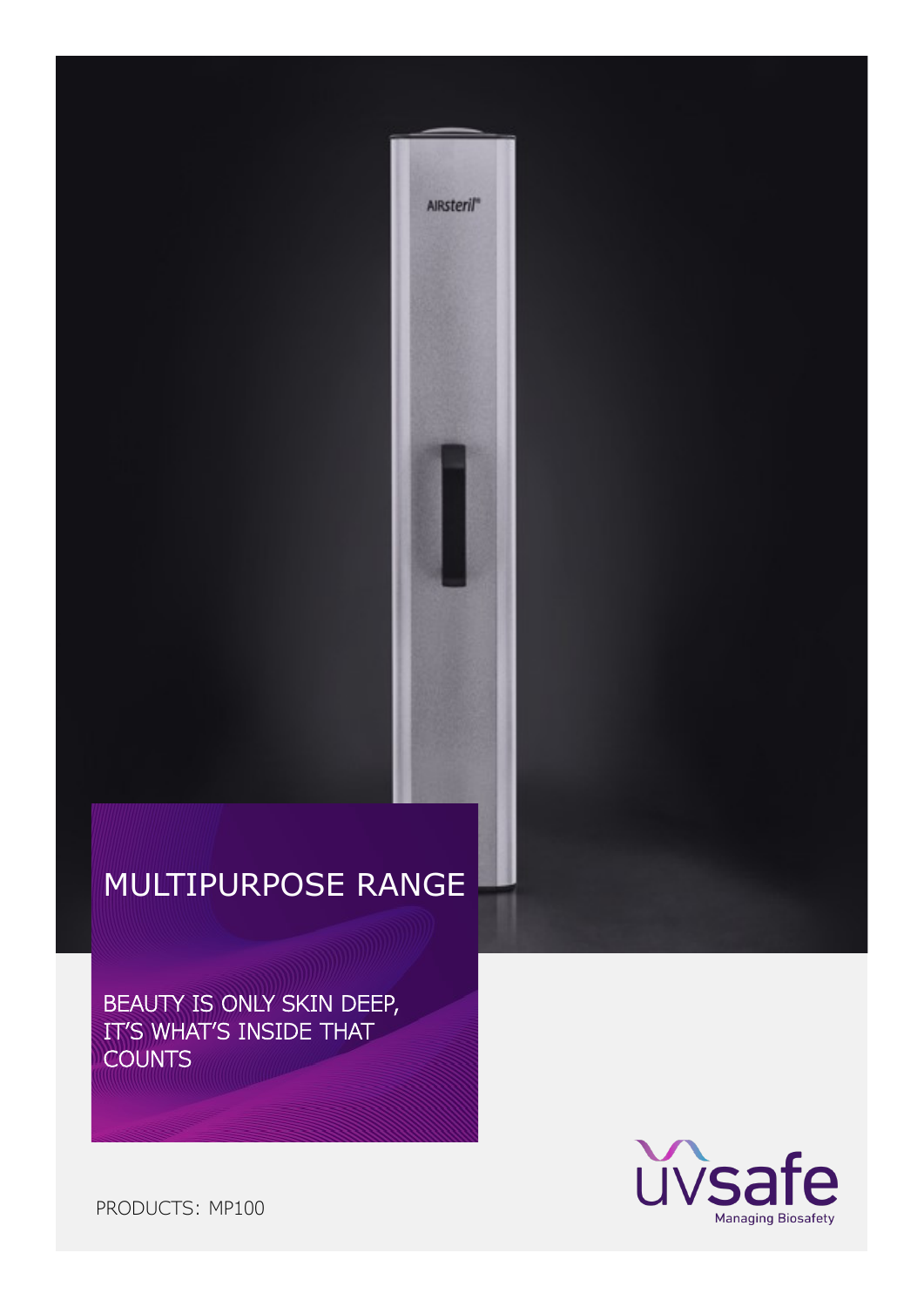*MP100*

# CLEAR EMBARRASSING ODOURS QUICKLY TO KEEP ALL ROOMS CLEAN, FRESH AND IN FULL WORKING ORDER

### REMOVE ODOURS, CONTROL INFECTION & IMPRVOE HYGIENE

- Reduces harmful viruses
- Breaks down unwanted bacteria
- Quickly clear odours
- Cleans into fabrics and furnishings
- Stops mould and fungi growth
- Treat multiple areas with a single unit
- No chemical residue or moisture after treatment
- Area can be put back to full use within minutes
- Low maintenance, clean and lamp change once a year

## ODOUR PROBLEMS

Unpleasant lingering odours can leave some rooms unusable or create a negative Impression which affects your company image and customer feedback. Attempting mask odours with fragrances can make the area even more unpleasant.

Many odours are created from microorganisms, musty odours can indicate mould whereas unpleasant stale odours may be a warning sigh of high level of bacteria. Traditional cleaning and disinfecting will not eliminate odours, you cannot clean the air itself and even simple odours from food, illness or smoke can remain in an area for days if untreated. Methods such as fogging can increase damp issues or leave chemical residue, often meaning areas cannot be occupied for several hours.

The MP100 unit offers a rapid, mobile solution to odour issues, with many odours cleared in minutes.

\*Odours engrained in fabric/furnishing will require longer or repeated treatments to clear. Contact us for a specific guide.

# BENEFITS OF USING AIRSTERIL MP100

- > Rapidly clear embarrassing odours from smoke, food, illness, incontinence, damp and mould
- > Perfect for a wide variety of unoccupied areas
- Hotels—bedrooms, conference rooms
- Offices—meeting rooms, break rooms, cafeteria
- > Healthcare—communal areas, smoking rooms
- Gyms– studios, changing areas, washroom

| <b>Guideline Treatment Times To Clear</b> | 20 <sub>m</sub> |
|-------------------------------------------|-----------------|
| Body odour / stale air                    | 15 minutes      |
| Mild smoke odours / food odours           | 30 minutes      |
| Sickness odours / incontinence odours     | 1 hour          |
| Strong persistent odours*                 | 4 hours+        |



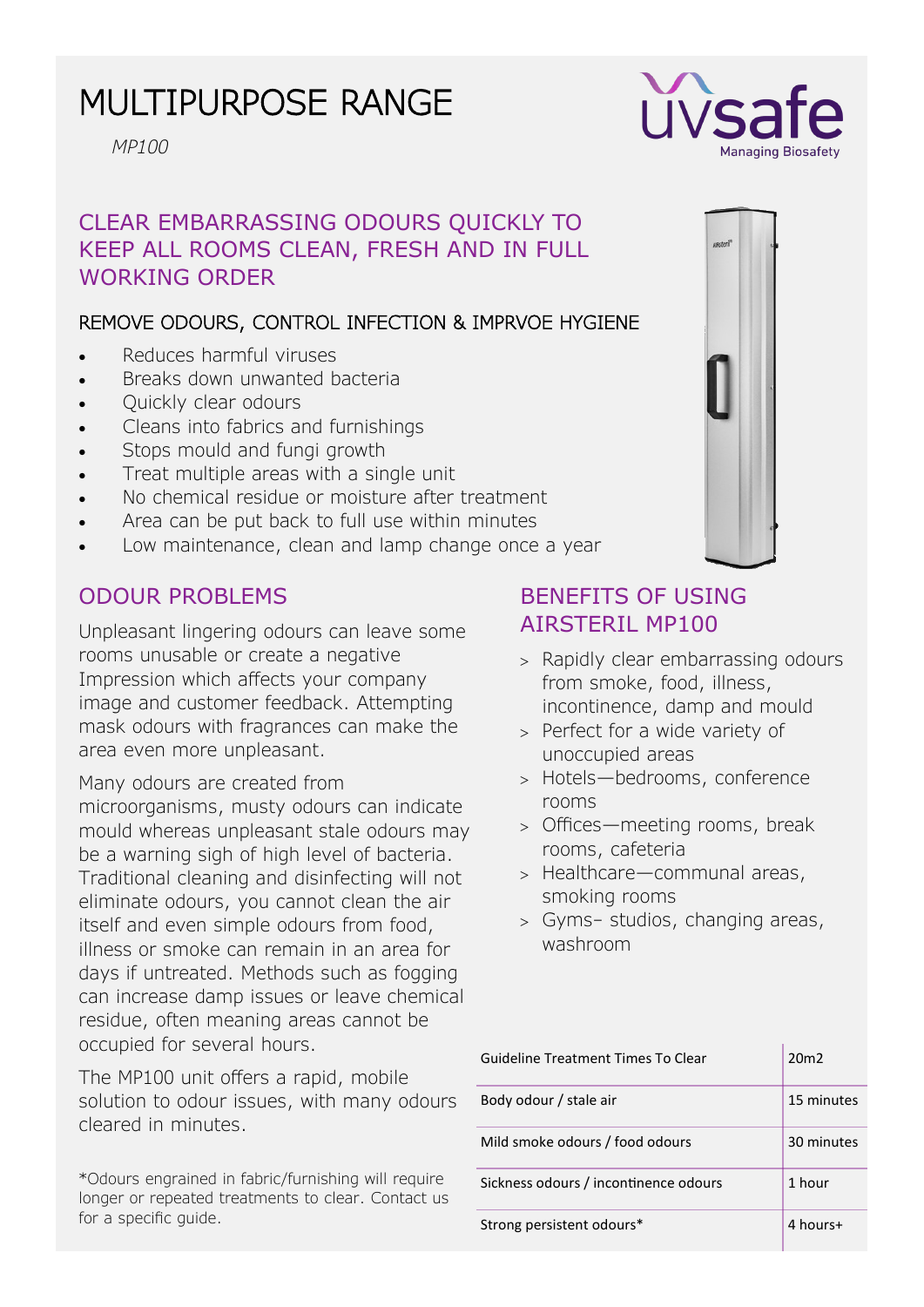*MP100*



## **RAPID ODOUR CLEARANCE IN UNOCCUPIED AREAS TO MAINTAN A PROFESSIONAL ENVRIONMENT, AND ENSURE POSITIVE REVIEWS FROM ALL.**



# **ODOUR ELIMINATION GUARANTEED**

**\*Conditions Apply**

## **TECHNICAL DETAILS**

#### SERVICING AND MAINTENANCE

Power must be disconnected before attempting any servicing and only undertaken by a competent individual. All AIRsteril partners have fully trained engineers to carry out all servicing work. The MP cover is easily removed by taking out four screws from the cover, then the two finger screws removed from the lamp housing plate to allow lamp replacement. Any dust or debris build up should be cleared from the interior. Lamps must be changed on an annual basis to maintain performance.

#### HOW OUT MULTIPURPOSE SYSTEM **WORKS**

All AIRsteril units utilise out unique combination of 5 technologies. They eliminate unpleasant odour and control harmful bacteria and viruses 24 hours a day, 365 days of the year. The MP100 is designed for rapid odour clearance and microbial reduction. It's portable design allows quick freshen each room as part of the cleaning cycle.

Due to it's high power each room should be unoccupied during treatment as it would be unpleasant to remain in the area. Once treatment is over the unit should be switched off and allow natural ventilation for 15-20 minutes to ensure the environment is now pleasant to occupy and all odours are eliminated. Units should be mounted as high as practical for best operation, the higher the unit, the faster odours will be cleared.

| Multipurpose Unit Dimensions                                                                                                                  | Construction                                                                                             |
|-----------------------------------------------------------------------------------------------------------------------------------------------|----------------------------------------------------------------------------------------------------------|
| 750mm(L)x130mm(W)x100mm(D)                                                                                                                    | Anodised aluminium, solid extrusion.                                                                     |
| Power Supply                                                                                                                                  | Weight                                                                                                   |
| 200-230v 13 watts                                                                                                                             | 3.4kg                                                                                                    |
| Set Up                                                                                                                                        | Operation                                                                                                |
| Usually free standing as high as possible for max-<br>imum dispersal and quickest effect. Can also be<br>wall or ceiling mounted if required. | As required for odour clearance, or continuous use for<br>areas over 100m2. Requires annual lamp change. |